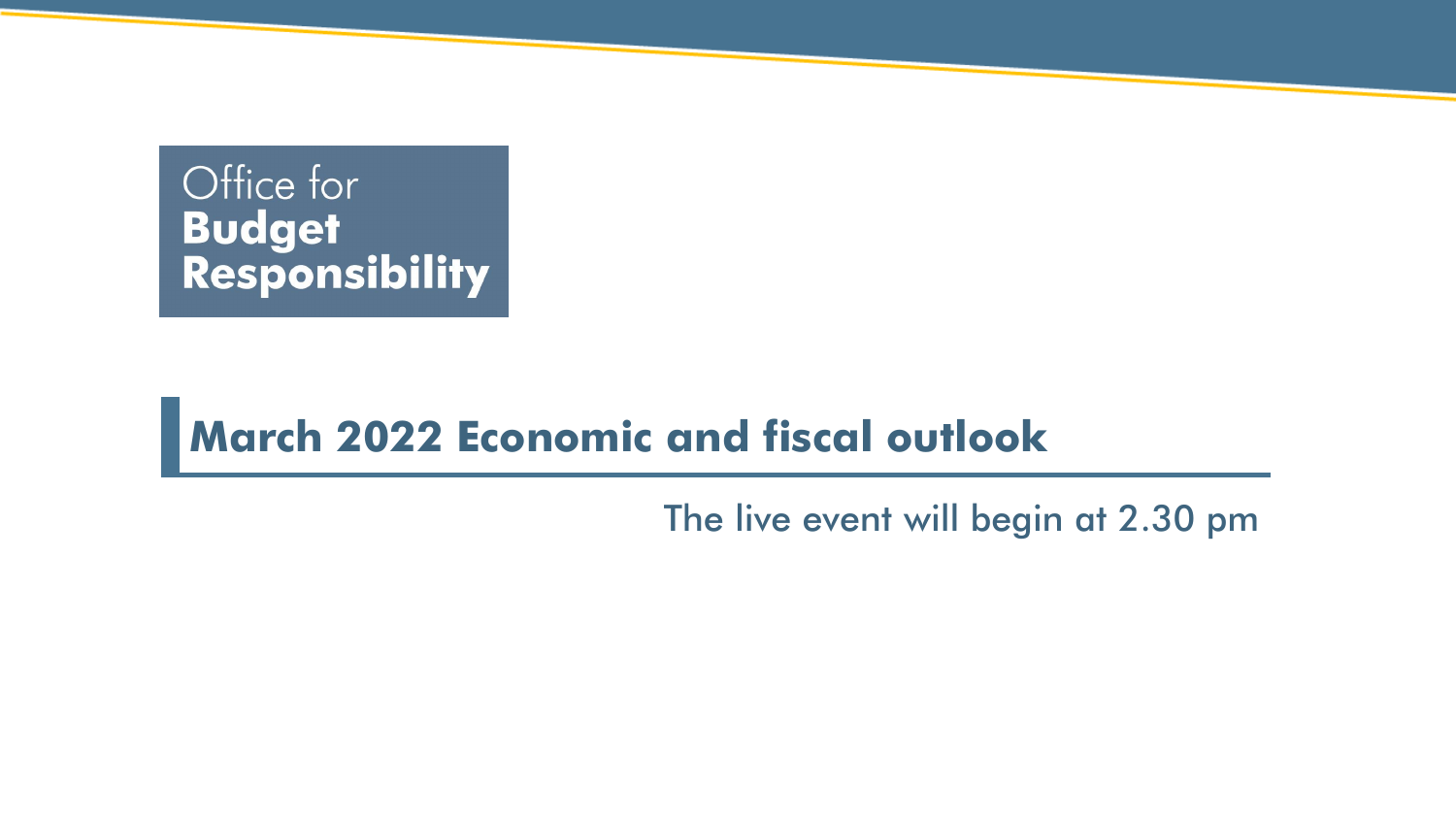# Office for Budget<br>Responsibility

### **March 2022 Economic and fiscal outlook**

**Richard Hughes Chair** 

> London 23 March 2022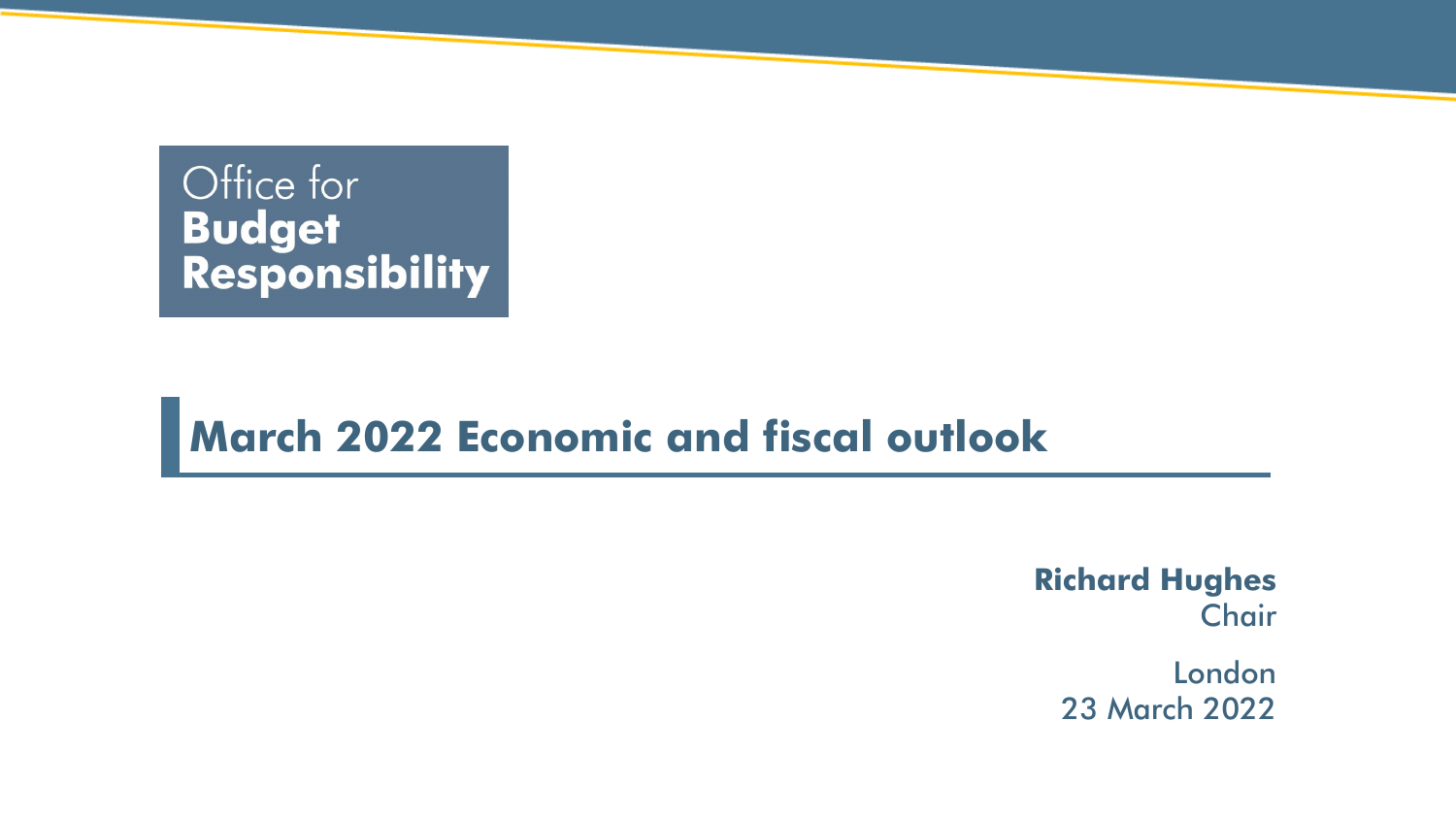# **Background**

- **Thanks to staff from OBR, HMT, & across governments**
- **Prof. David Miles joined Budget Responsibility Committee in January**
- **All assumptions, analysis & scenarios are those of David, Andy, and me**
- **Russian invasion of Ukraine occurred midway through forecast process** 
	- Kept economy forecast open longer than usual to capture data on market reactions
	- Took gas and oil prices on 2 March, a week after the invasion on 24 February
	- Prices have been volatile since but settled close to the levels reflected in our forecast
- **Forecast includes all policies since October, including in Spring Statement**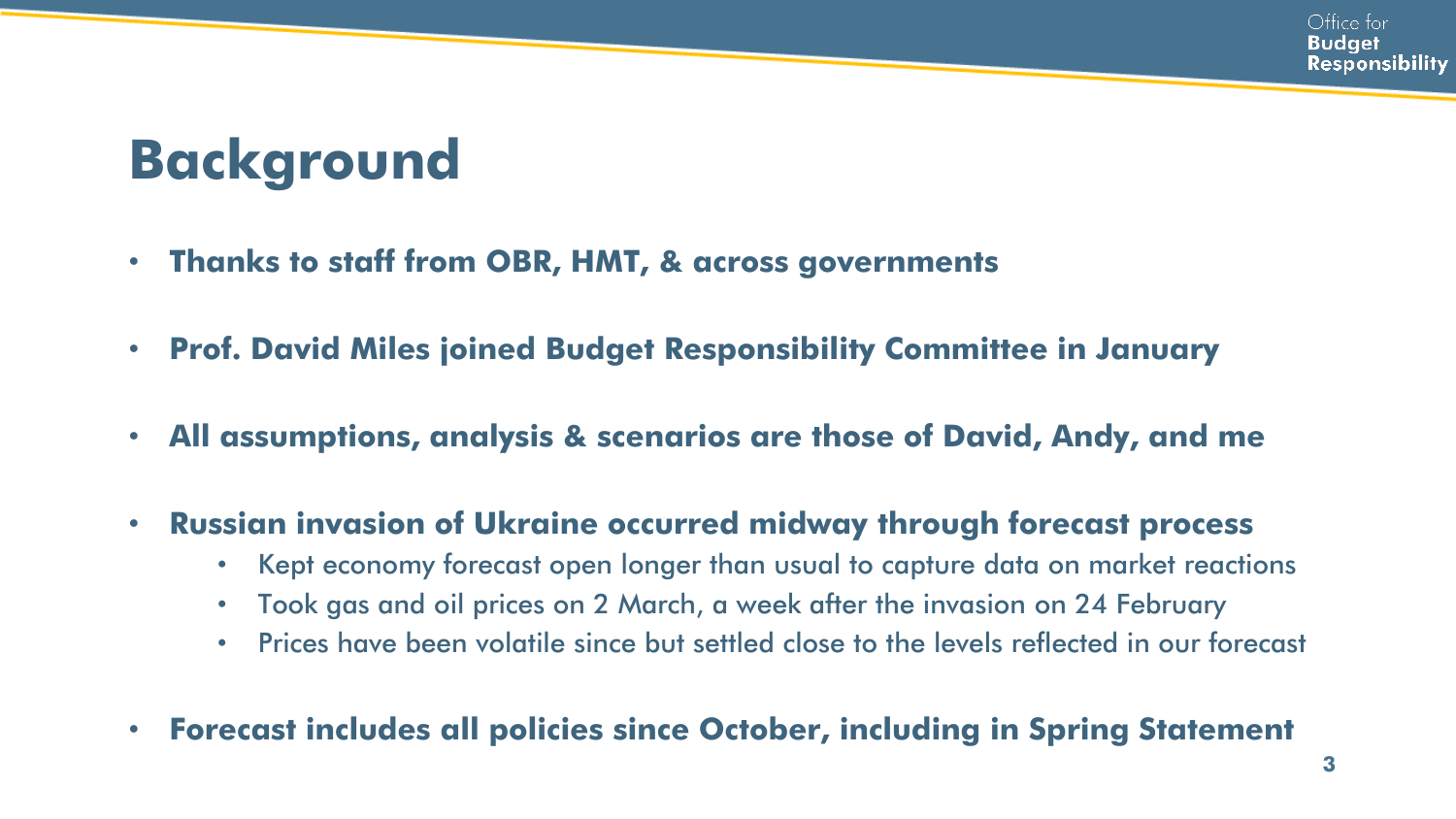### **Impact of Russian invasion of Ukraine**

#### **UK energy imports by country Global share of energy production**



Source: BP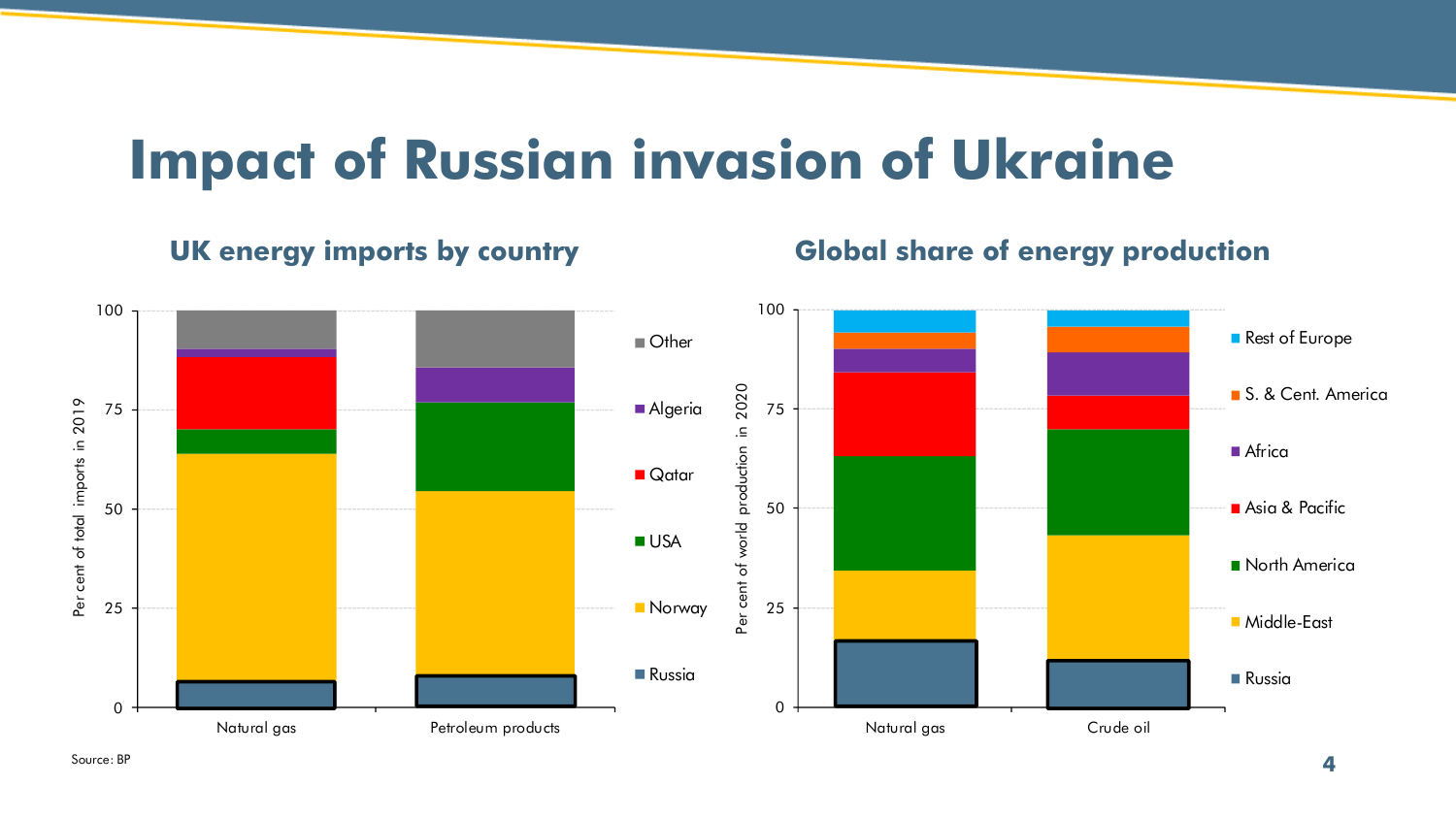### **UK exposure to gas and oil shocks**

#### **UK net energy balance and intensity**



#### **Energy consumption by fuel**



Source: Eurostat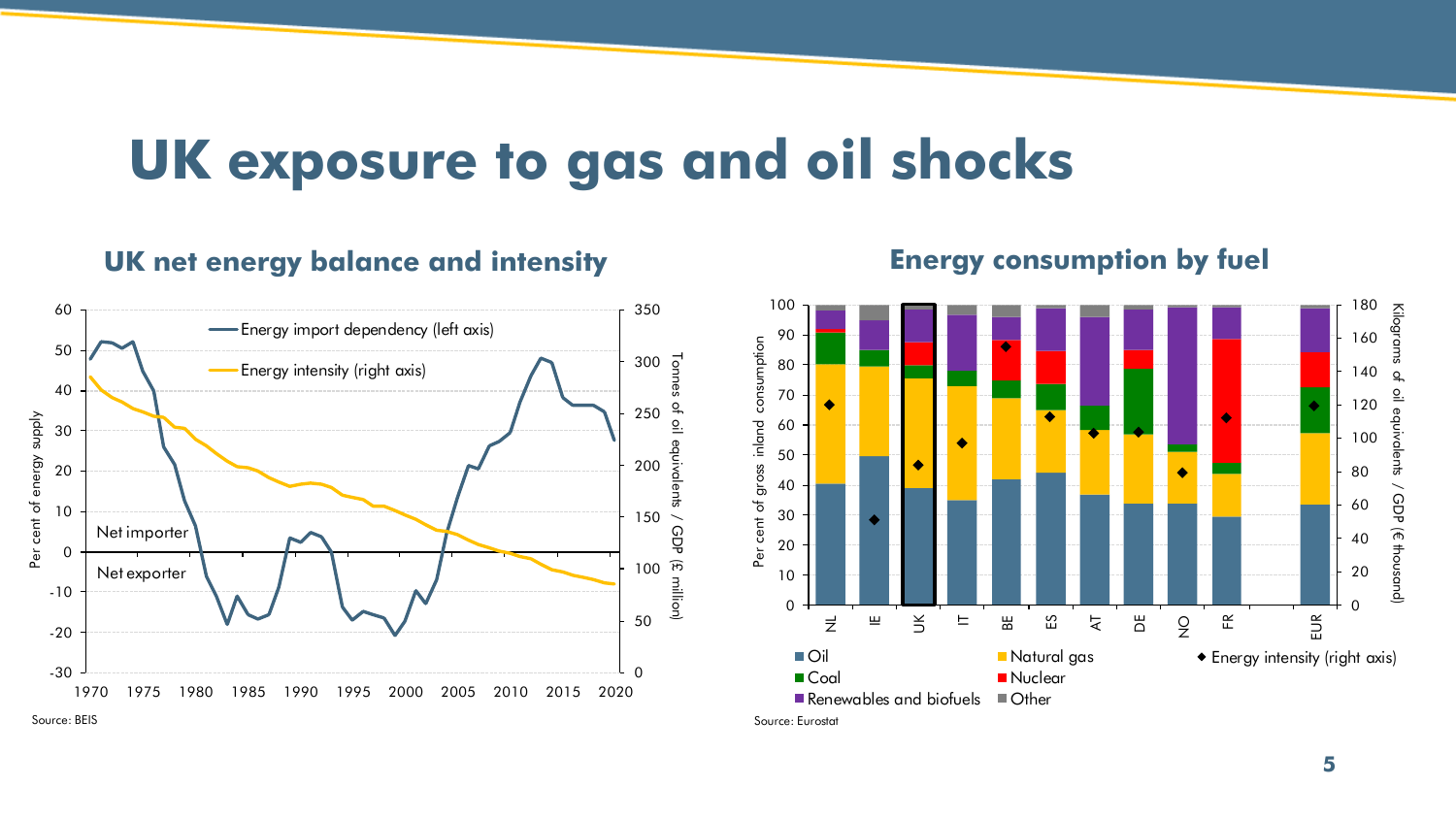### **Global energy market developments**

**Gas prices Oil prices** 0 60<br>40<br>20 80<br>60<br>40 00<br>80<br>60 20<br>00<br>80 100 120 140 <sup>2013</sup> <sup>2015</sup> <sup>2017</sup> <sup>2019</sup> <sup>2021</sup> <sup>2023</sup> <sup>2025</sup> <sup>2027</sup> Dollars per barrel Forecast 0 1 2 3 4 5 6  $\begin{array}{|c|c|c|c|}\n\hline\n\text{2013} & \text{2015} & \text{2017} & \text{2019} & \text{2021} & \text{2023} & \text{2025} & \text{2027} \\
\hline\n\text{2013} & \text{2015} & \text{2017} & \text{2019} & \text{2021} & \text{2023} & \text{2025} & \text{2027} \\
\hline\n\end{array}$ October 2021 forecast Pre-invasion expectations Post-invasion peak March 2022 forecast Forecast

Source: Datastream, OBR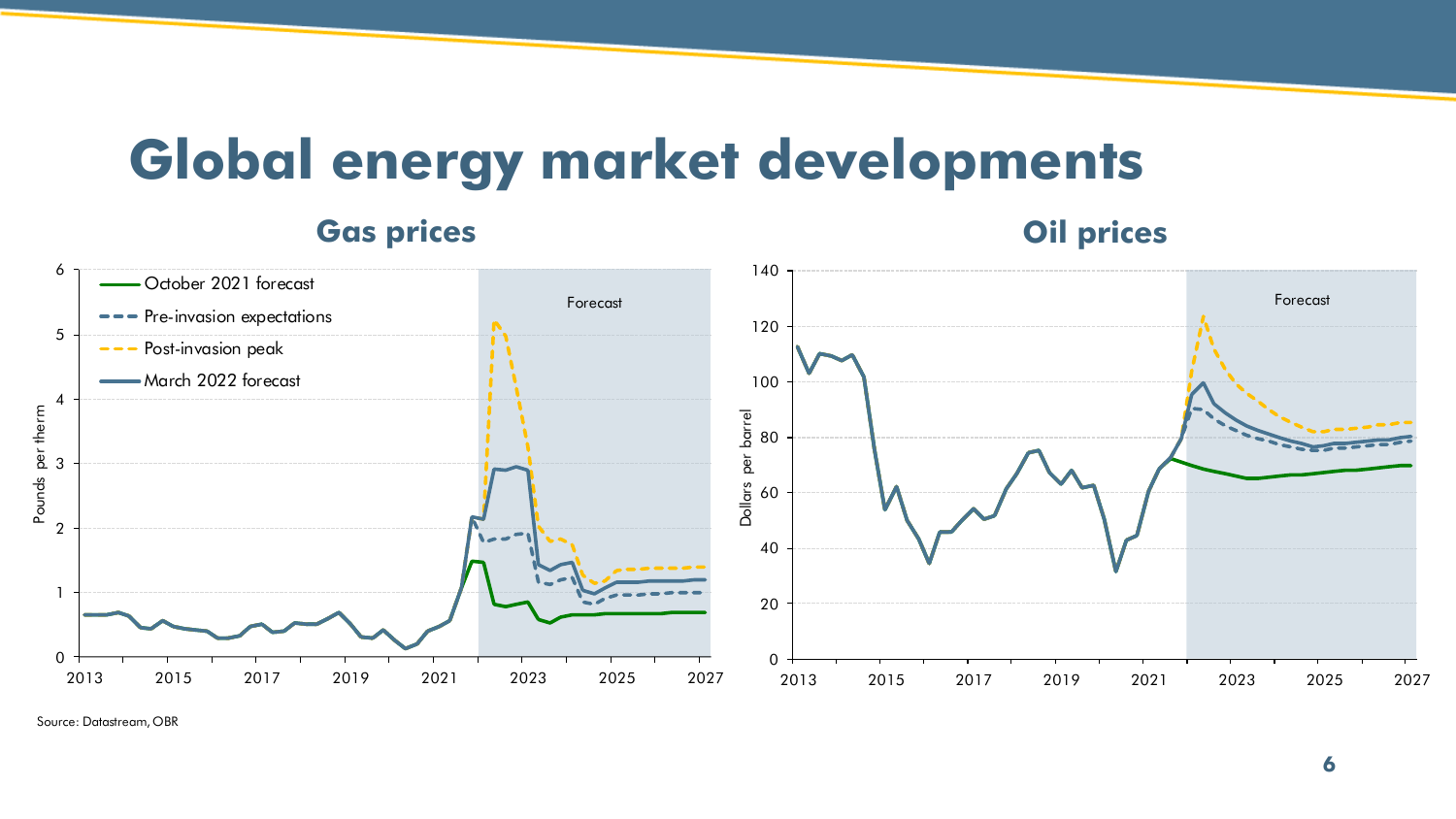# **Inflation**



#### **CPI inflation**

Source: Bank of England, ONS, OBR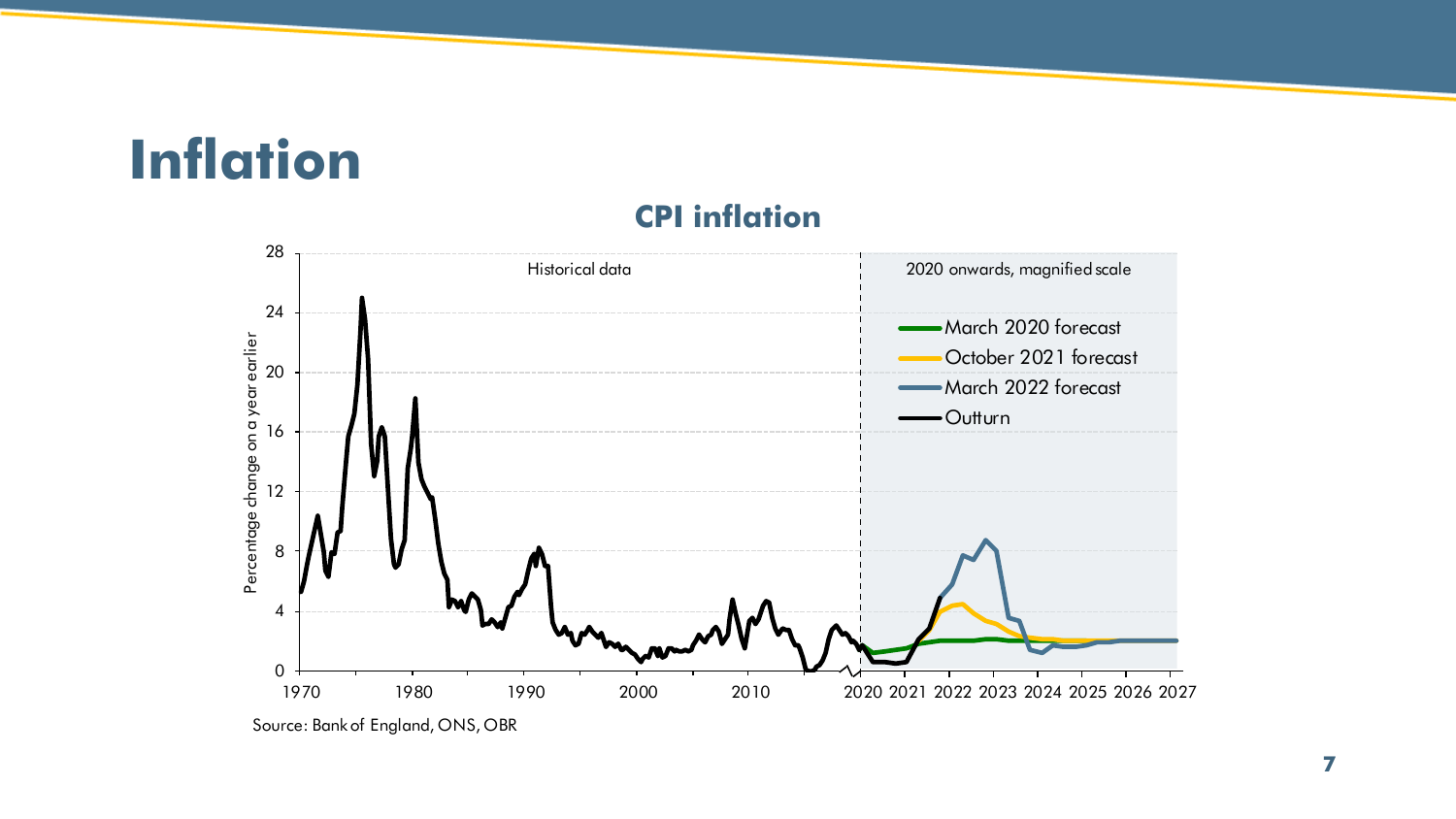# **Inflation**



#### **Contributions to CPI inflation**

Source: ONS, OBR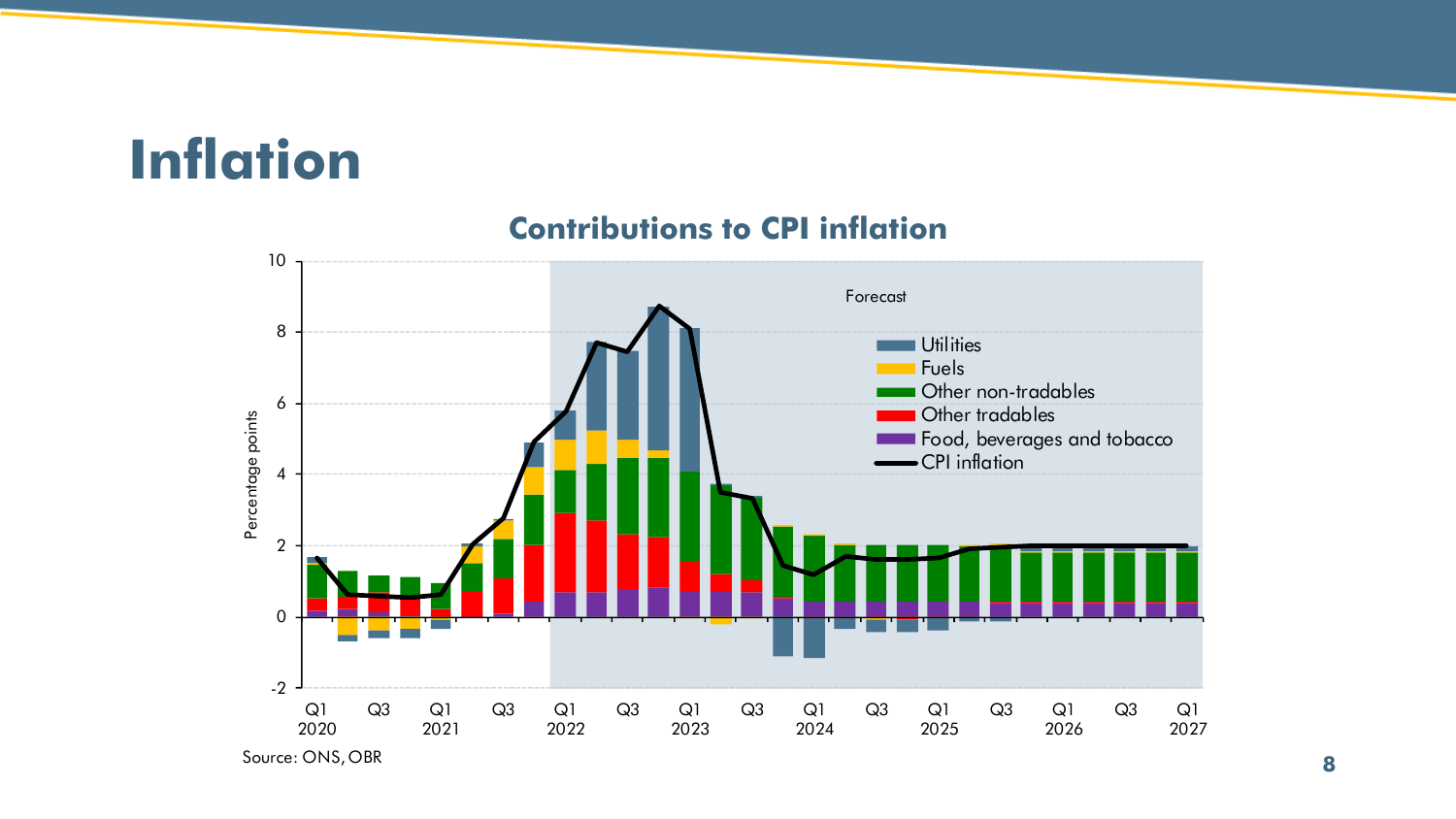### **GDP**



#### **Real GDP level and SUP development of the CREAT Real GDP growth**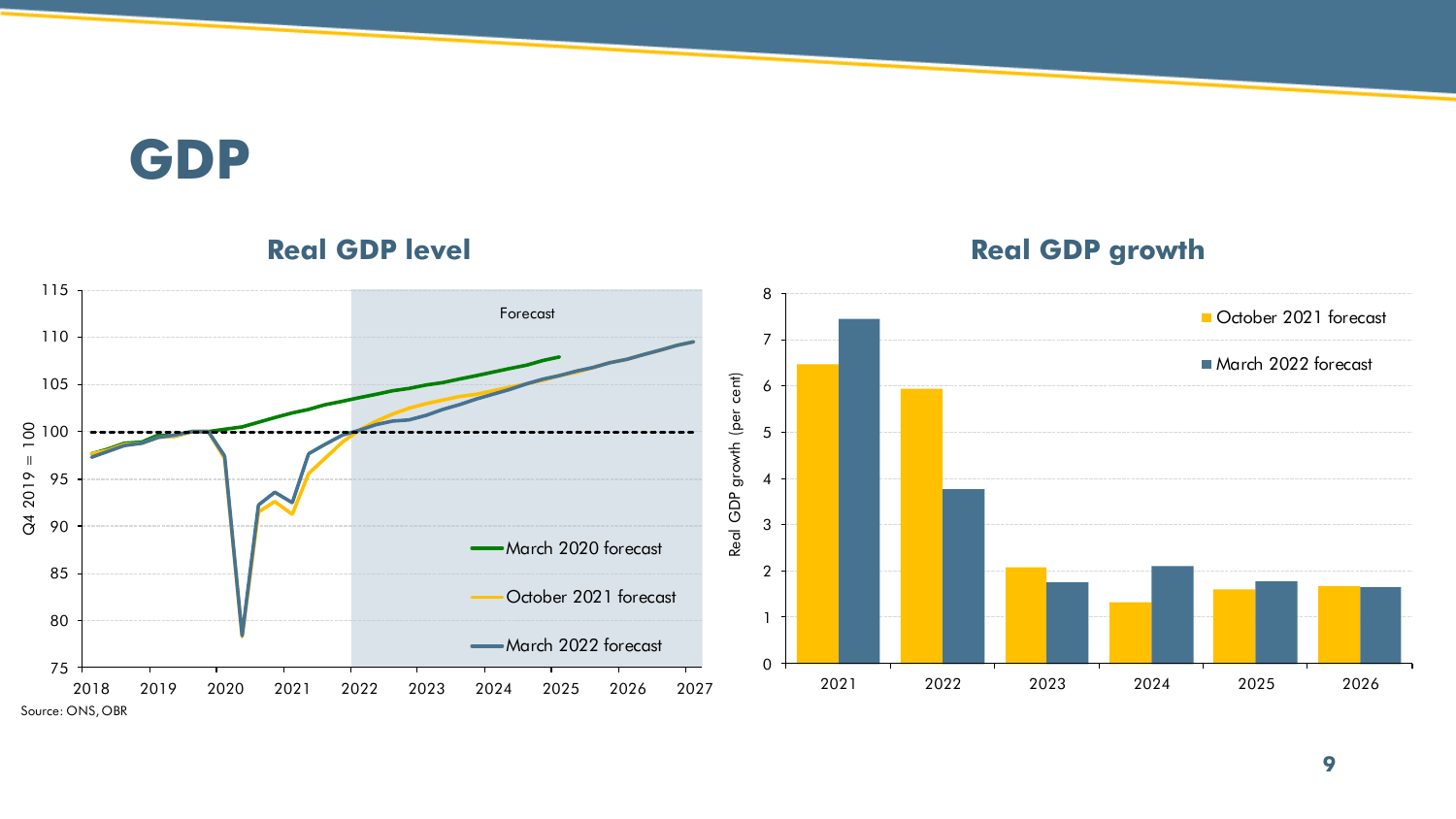### **Labour market**

#### **Unemployment Labour force**

#### 32.0 32.5 33.0 33.5 34.0 34.5 35.0 35.5 2015 2016 2017 2018 2019 2020 2021 2022 2023 2024 2025 Adult labour force (million) Adjusted March 2020 forecast October 2021 forecast March 2022 forecast -Outturn Forecast 3.5 4.0 4.5 5.0 5.5 6.0 2015 2016 2017 2018 2019 2020 2021 2022 2023 2024 2025 2026 2027 Per cent -March 2020 forecast October 2021 forecast March 2022 forecast Forecast

Source: ONS, OBR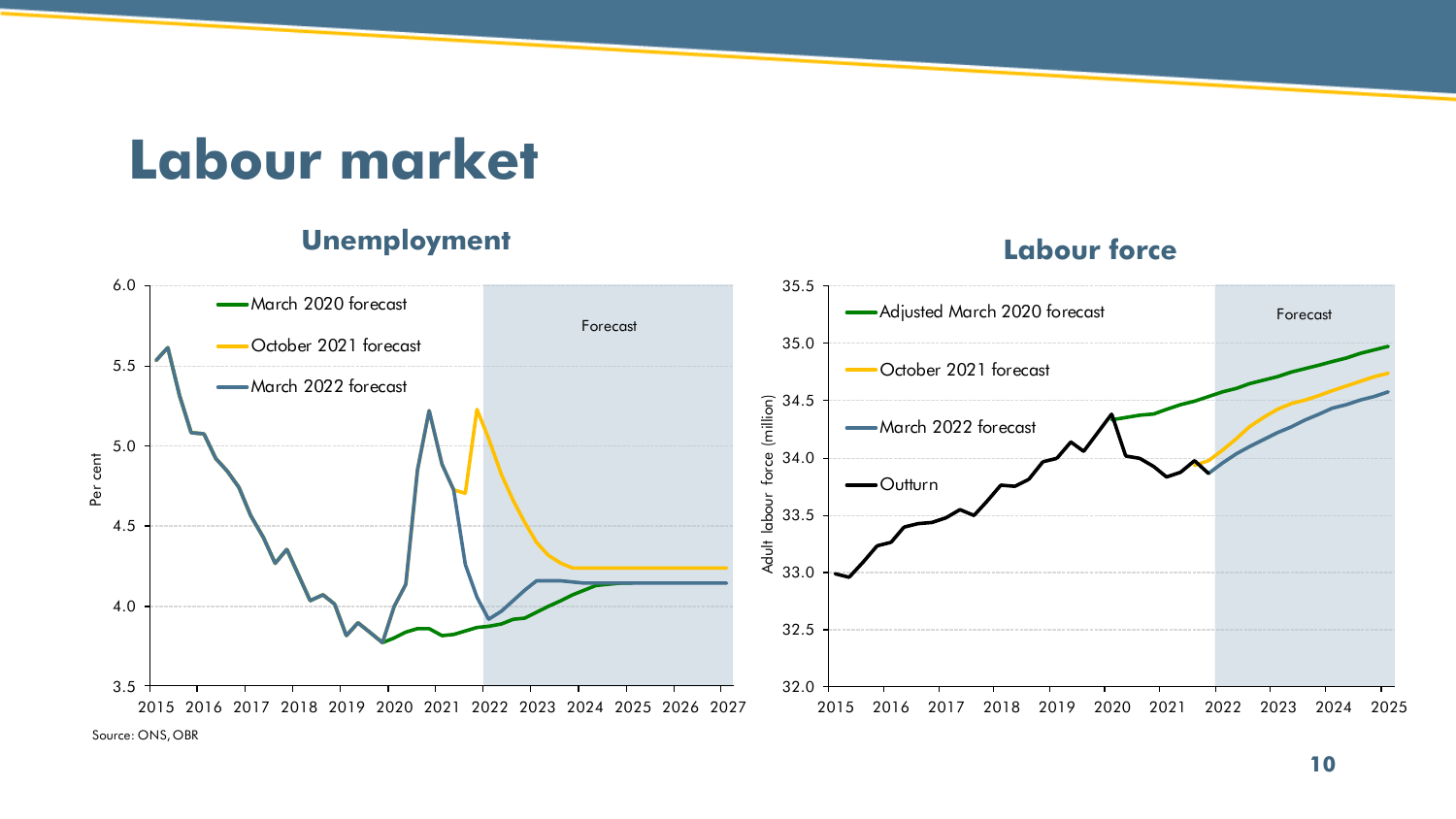# **Living standards**

#### **Real household disposable income per capita**

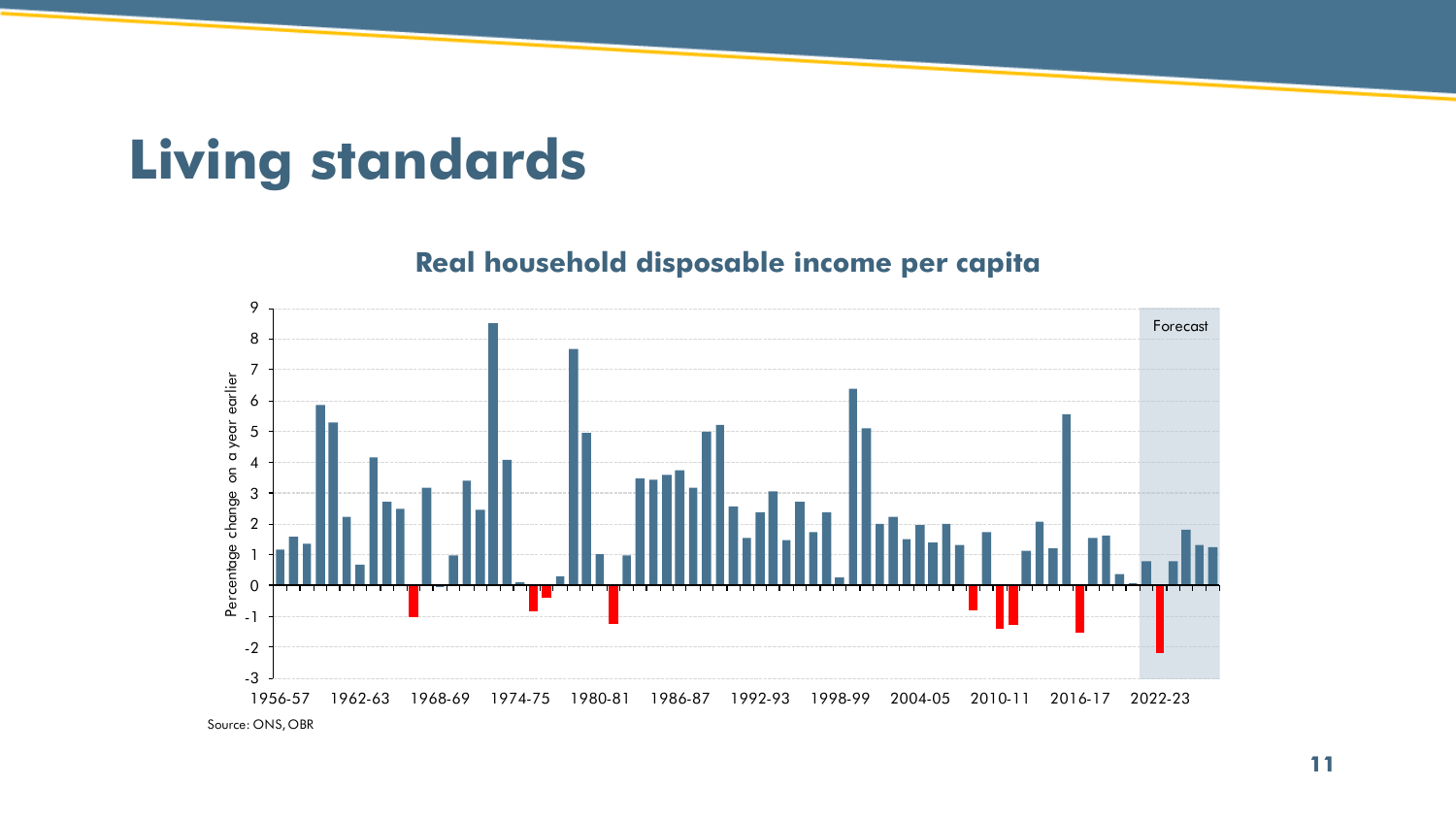### **Government borrowing**

#### **Public sector net borrowing**

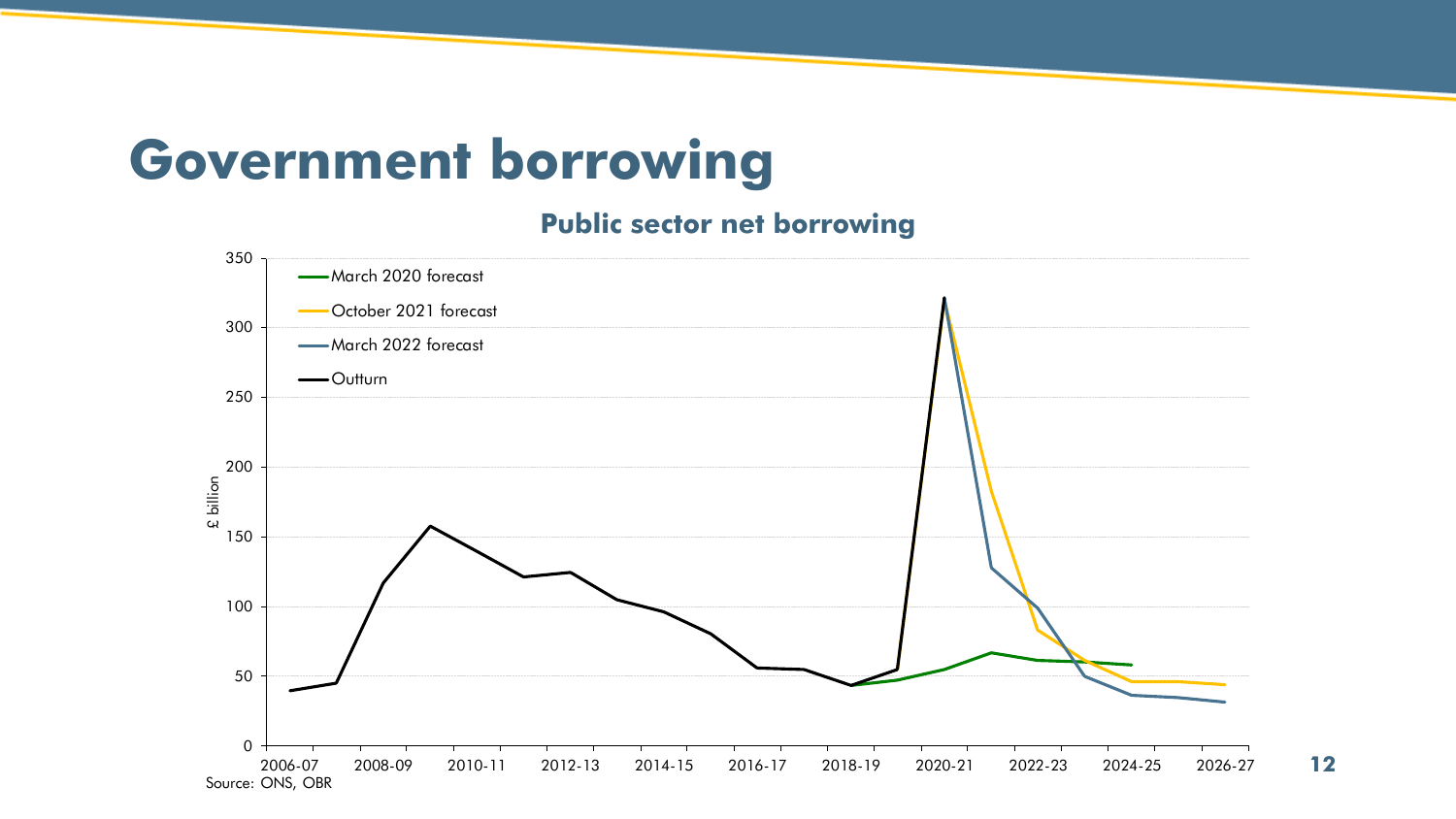### **Government debt**

#### **Public sector net debt Net interest payments**

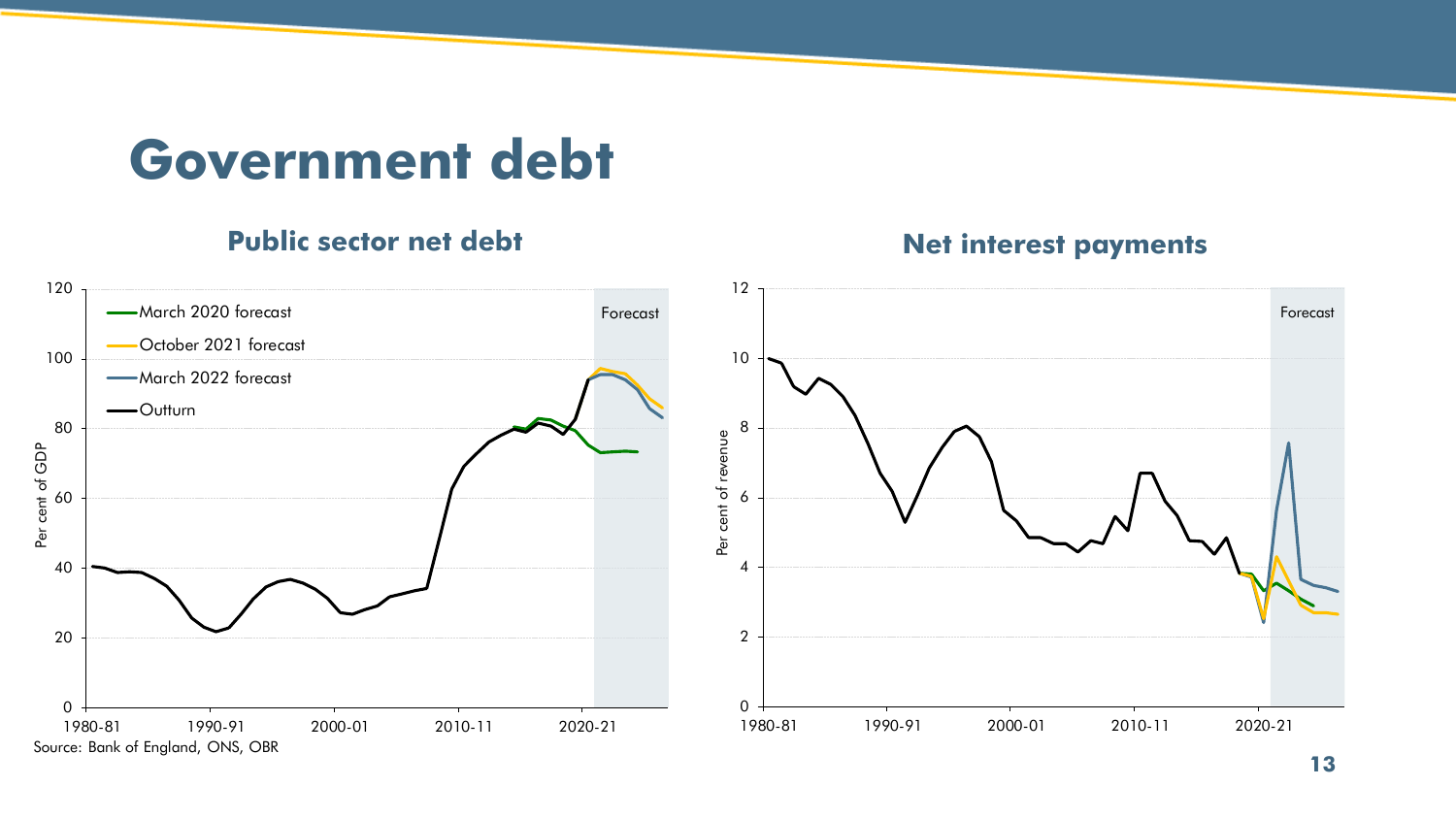# **Change in borrowing since October**

#### **Source of change in public sector net borrowing**

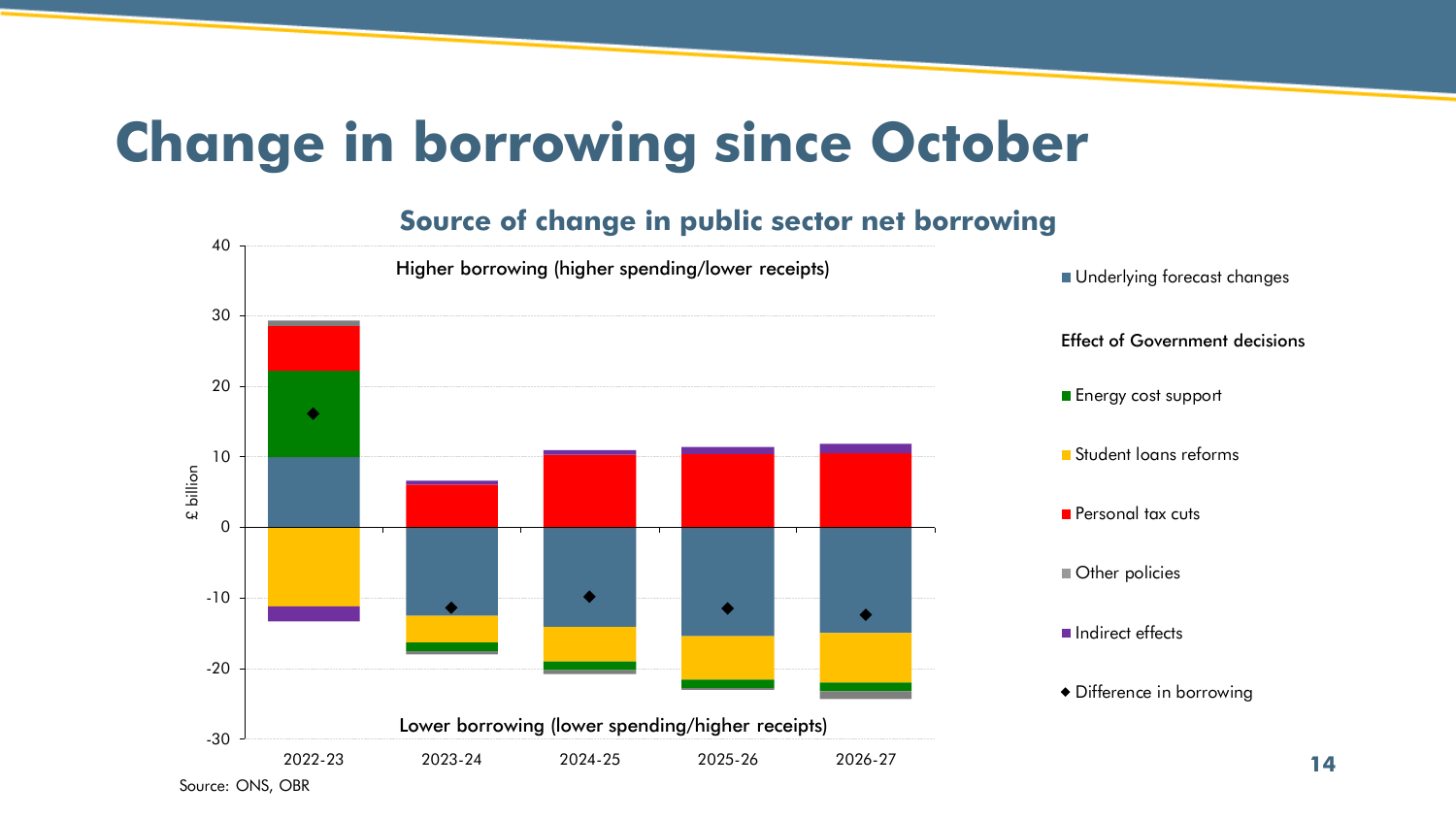**Tax burden**

#### **Source of change in tax-to-GDP ratio Tax-to-GDP ratio (2019-20 to 2026-27)**





Source: OBR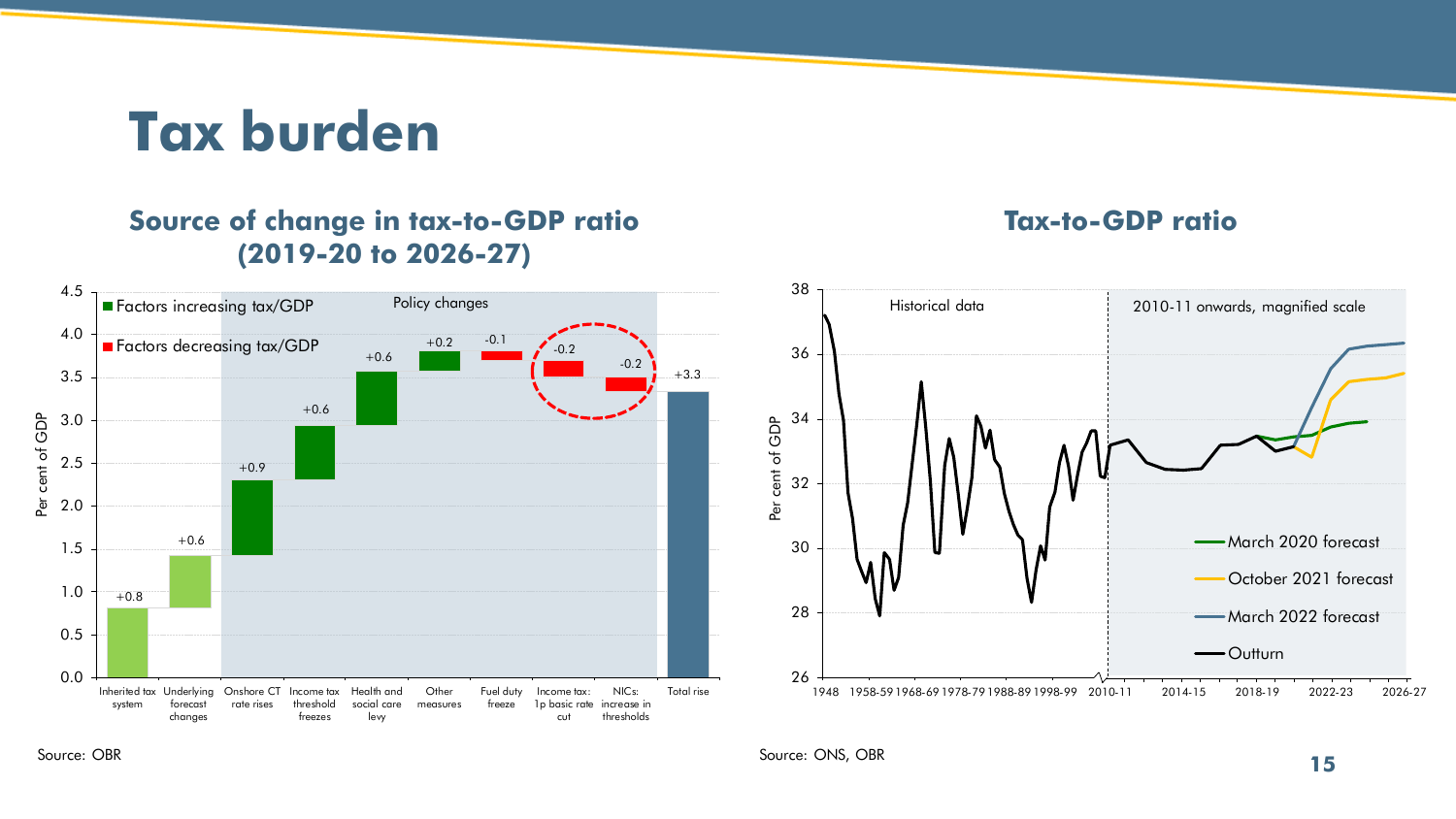# **Fiscal rules**

### Performance against the Government's fiscal targets

|                                                                          |                 | Headroom |                 |  |
|--------------------------------------------------------------------------|-----------------|----------|-----------------|--|
|                                                                          | <b>Mar 2022</b> | Oct 2021 | <b>Mar 2022</b> |  |
| <b>Fiscal mandate:</b><br>underlying debt falls as a % of GDP in 2024-25 |                 | £17.5bn  | £27.8bn         |  |
| <b>Supplementary target:</b><br>balanced current budget by 2024-25       | $\sqrt{2}$      | £25.1bn  | £31.6bn         |  |
| Investment cap:<br>net investment no more than 3% on average             |                 | £7.3bn   | £13.8bn         |  |
| <b>Welfare cap:</b><br>spending below specified limit in 2024-25         |                 | £2.8bn   | £5.3bn          |  |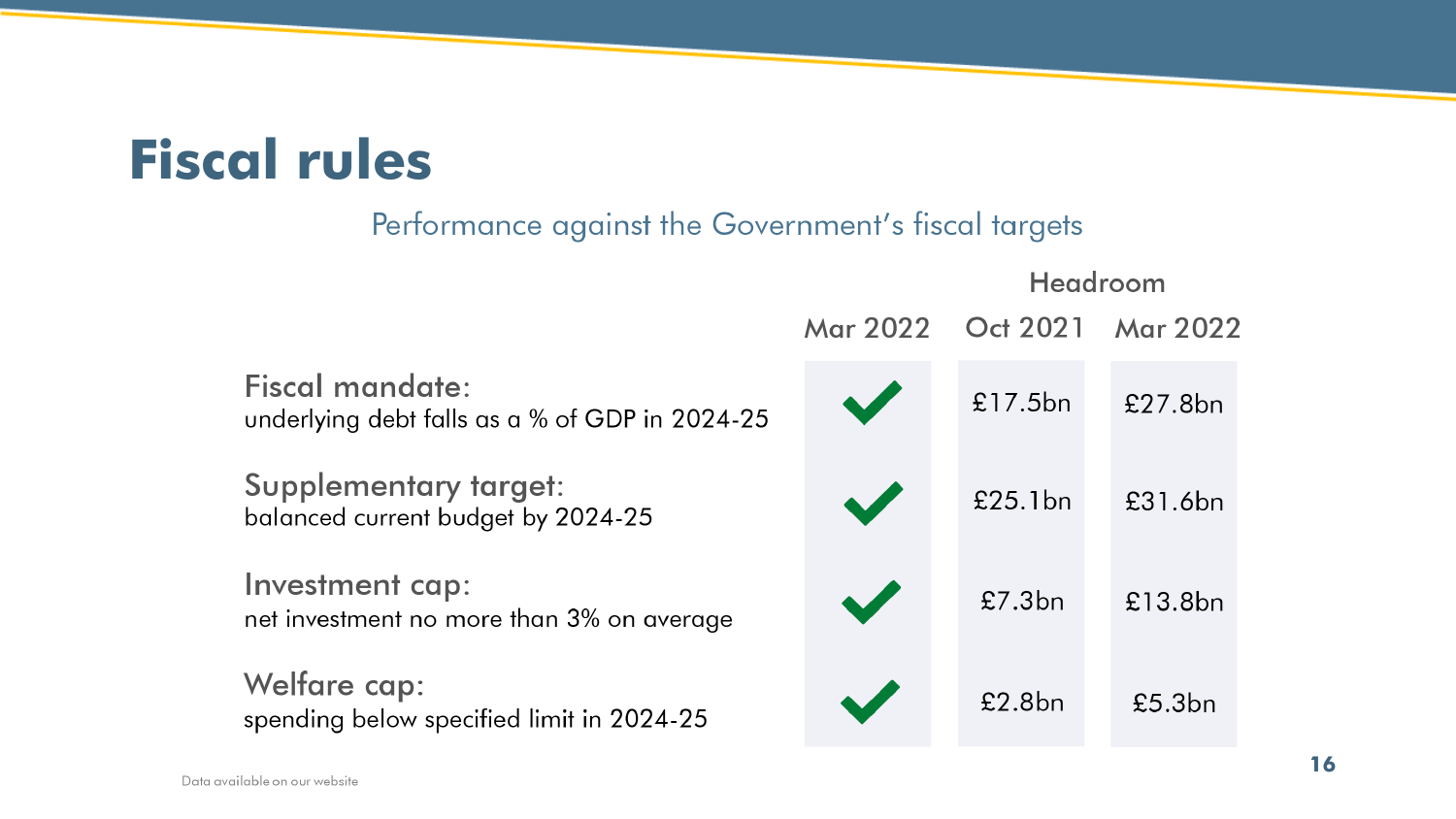## **Risks to the outlook**

### **Contextual risks**

- Longer war in Ukraine
- Tougher sanctions on Russia
- Wider geopolitical risks
- Vaccine-escaping Covid variant
- Rising interest rates

### **Policy risks**

- RPI+5 indexation of fuel duty
- Lag in uprating of welfare benefits
- Erosion of real dept'l spending
- Pressure on defence budget
- More tax cuts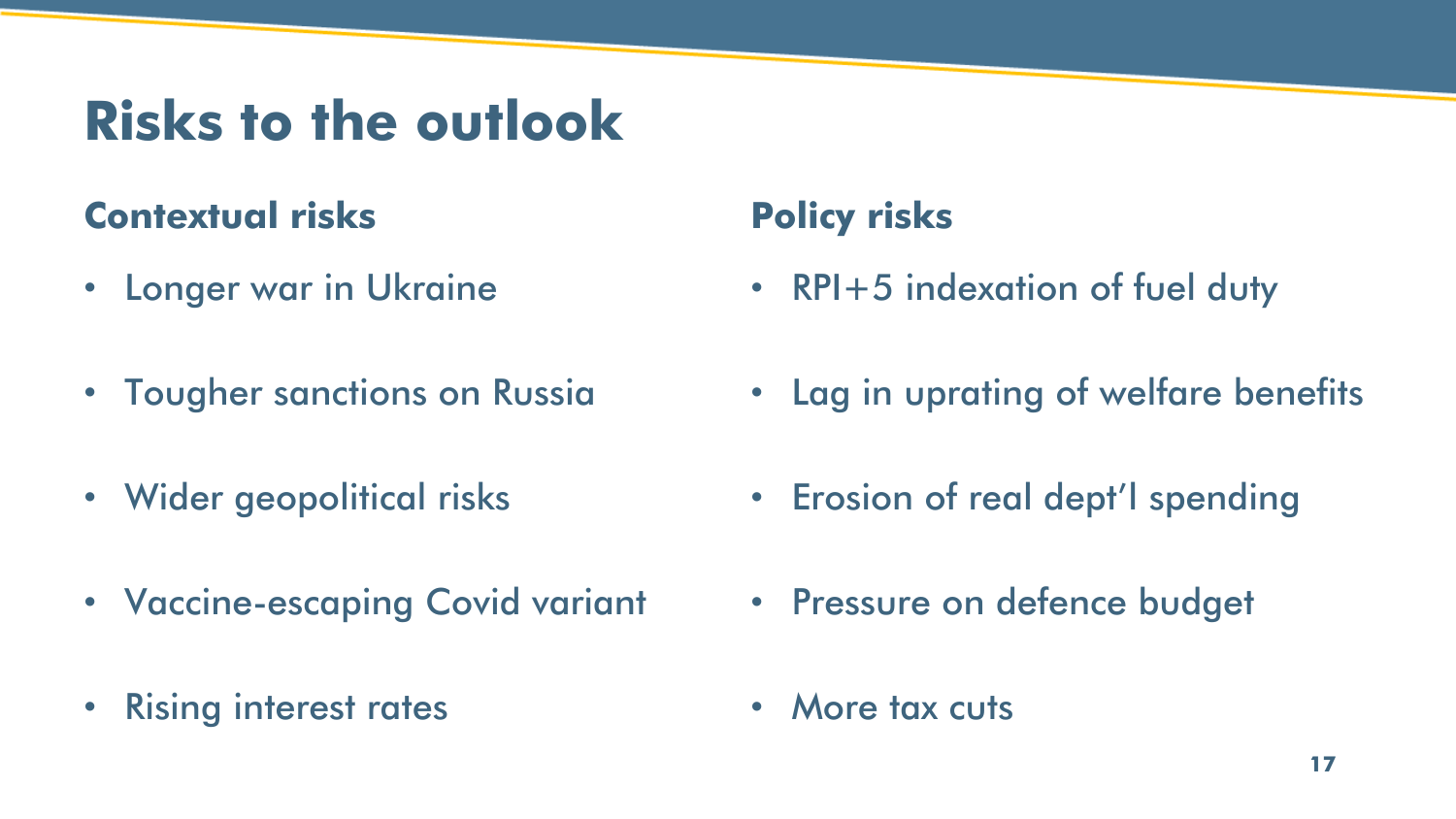# **Conclusion**

- UK public finances emerged from pandemic stronger than expected
- Russian invasion of Ukraine to slow global GDP growth by 0.5% in 2022
- Higher energy prices push UK inflation to 8.7% & cut GDP growth from 6.0 to 3.8%
- 2.2% fall in living standards over next 12 months would be biggest in any FY
- Spring Statement offsets 1/3rd of decline in living standards in 2022-23
- IT and NICs cuts reverse  $1/6$ <sup>th</sup> of rise in tax burden by mid-2020s
- Fiscal headroom up £10 bn to £30bn but global and domestic risks are legion